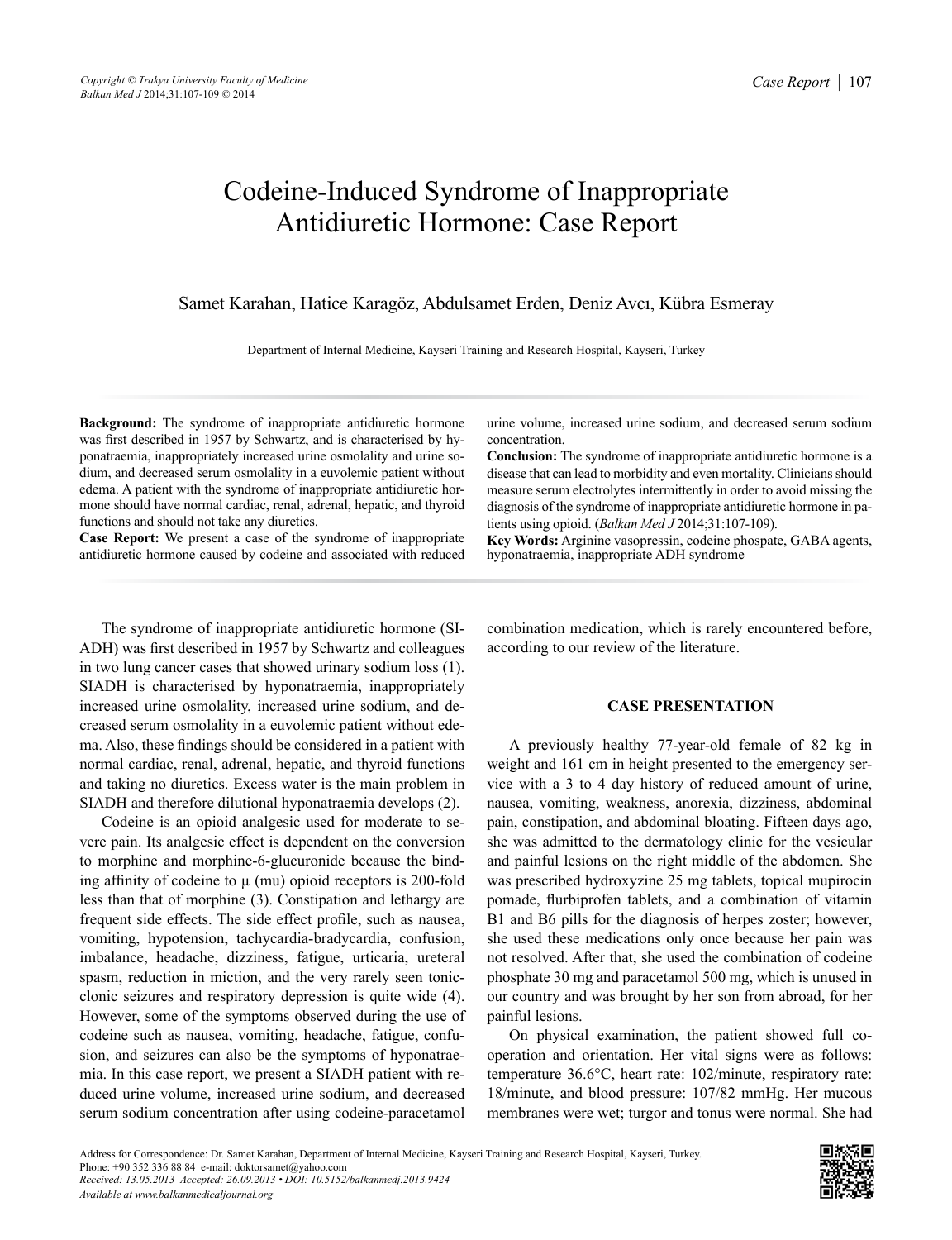bilateral breath sounds, and no rales and rhonchi were heard. Heart sounds were normal except for mild tachycardia (102/ minute). Examination of the abdomen revealed vesicular lesions extending from the umbilicus to the waist on a single dermatome zone and some of the lesions were resolving. She had hypoactive bowel sounds. There was no hepatosplenomegaly, peripheral lymphadenopathy, or pretibial edema. Laboratory investigations on admission were as follows: BUN, 24 mg/dL; creatinine, 1.0 mg /dL; AST, 17 U/L; ALT, 18 U/L; Na, 112 mmol/L; and K, 4.1 mmol/L. Other biochemical parameters were normal. Hepatitis markers and anti-HIV serology were negative. Thyroid function tests, ECG, and echocardiography were performed for the etiology of euvolemic hyponatraemia and these were all normal. ADH measurement cannot be performed in our hospital, so serum ADH level was not measured.

The patient was normotensive and hyperkalaemia and hypoglycaemia were not observed, so adrenal insufficiency was excluded. She was euvolemic and did not use a diuretic drug or combination. The patient's serum sodium concentration was 112 mmol/L (135-145 mmol/L), serum osmolarity was 238 mOsm/L (275-295 mOsm/L), urine sodium concentration was 55 mmol/L  $(\leq 20 \text{ mmol/L})$ , and urine osmolality was 452 mosm/kg, so she was diagnosed as SIADH. Other conditions that may lead to SIADH such as lung cancer and cranial pathologies were excluded by chest radiography and cranial tomography. Sodium deficit was calculated as 885 mEq. After administiration of 250 cc 3% saline infusion in 5 hours, the symptoms of vomiting, weakness, and dizzines disappeared. After limitation of water and interruption of drugs, serum Na concentration rose to 137 mmol/L in 72 hours and the patient was diagnosed as SIADH due to codeine usage.

## **DISCUSSION**

Codeine is a natural derivative of opium alkaloids. Besides its relatively weak analgesic effect, it is used as an antitussive and antidiarrhoeal drug. It is a less effective analgesic than the other non-steroidal drugs, tramadol, and even paracetamol (5). It exerts its analgesic effect by its conversion to morphine and morphine-6-glucuronide in the liver. Codeine is bioactivated to morphine and morphine-6-glucuronide by the hepatic cytochrome P4502D6 (CYP2D6). Therefore, as an analgesic, the efficacy and safety of codeine are very closely related to CYP2D6 polymorphism. It is known that codeine has lower activity in patients who are CYP2D6 poor metabolisers but the toxicity risk of morphine is higher in patients who metabolise ultrafast (6).

SIADH is a syndrome characterised by low serum sodium level, low serum osmolality, high urine osmolality, and high urine sodium in the situation that arginine-vasopressin secre-

tion from the posterior pituitary must be blocked but continues. There are many reasons for SIADH but the pathophysiology of the arginine-vasopressin secretion cannot be elucidated in the majority of SIADH patients due to drug use (7). In our patient, we observed codeine-induced SIADH, which is rarely encountered.

SIADH can be caused by a variety of drugs, particularly carbamazepine, selective seratonin reuptake inhibitors (SS-RIs), and phenothiazines. Many cases and clinical investigations have documanted that SSRIs can significantly cause hyponatraemia. Opioids act centrally via µ receptors, providing moderate to severe pain relief. Opioids also inhibit the reuptake of neurotransmitters, such as noradrenaline (norepinephrine) and serotonin most prominently. Based on this information, Udy and colleagues presented a case of tramadol-induced hyponatraemia after unicompartmental knee replacement surgery (8).

It is known that all opioids exert their effects by interacting with  $\mu$  opioid receptors involved in the pain warning of the central nervous system, which are located both presynaptically and postsynaptically (9). As a result of stimulation of the presynaptic  $\mu$  receptors, the release of  $\gamma$ -amino butyric acid (GABA), an inhibitor neurotransmitter, is inhibited and inhibition of the dopamine pathways is increased (10). It is known that GABA is the major inhibitor neurotransmitter in the central nervous system and also in the hypothalamic neural axis. Therefore, as a result of stimulation of presynaptic  $\mu$ receptors by morphine, the secretion of inhibitor neurotransmitter GABA is blocked and arginine-vasopressin secretion increases. Also, codeine may inhibit the reuptake of serotonin and noradrenaline-like SSRIs. We think that in our patient, arginine-vasopressin secretion might have been increased by such mechanisms and so SIADH developed. Our patient was treated by 3% saline infusion, fluid restriction, and discontinuation of drug therapy and her serum sodium returned to normal levels on the third day. We know that pain caused by shingles may increase AVP secretion from the pituitary gland or its effect at the collecting duct, which then cause hyponatraemia itself. However, the patient's pain persisted even when her sodium was normalised and discontinuation of her medication is the major therapeutic argument. Thus, we do not think the pain caused by herpes zoster was the cause of SIADH. As a result, clinicians should measure serum electrolytes intermittently in order to avoid missing the diagnosis of SIADH in patients using opioid analgesics.

**Ethics Committee Approval:** Ethics committee approval was received for this report.

**Informed Consent:** Written informed consent was obtained from the participants of this study.

**Peer-review:** Externally peer-reviewed.